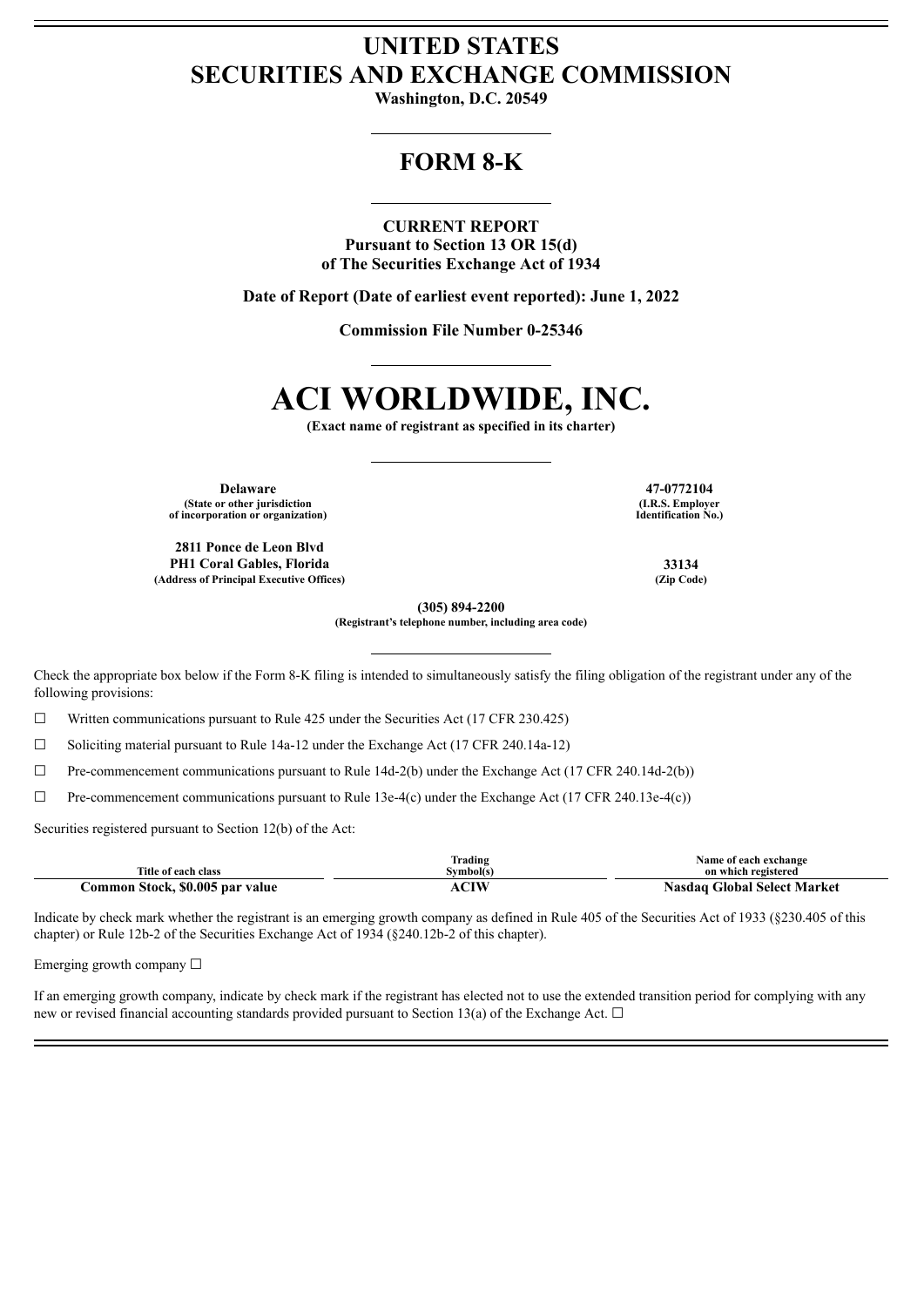### **Item 5.07. Submission of Matters to a Vote of Security Holders**

ACI Worldwide, Inc. (the "Company") held its 2021 Annual Meeting of Stockholders (the "Annual Meeting") on June 1, 2022. At the Annual Meeting, the stockholders voted on the following three proposals which are further described in the 2022 Proxy Statement.

**Proposal 1**: The stockholders elected each of the following ten nominees to the Board of Directors to hold office until the 2023 Annual Meeting of Stockholders.

| Nominee                | <b>Votes For</b> | <b>Votes Against</b> | <b>Abstentions</b> | <b>Broker Non-Votes</b> |
|------------------------|------------------|----------------------|--------------------|-------------------------|
| Odilon Almeida         | 100,932,536.18   | 1,374,701.18         | 68,018.00          | 3,815,152.00            |
| Charles K. Bobrinskov  | 99,611,268.18    | 2,684,081.18         | 79,906.00          | 3,815,152.00            |
| Janet O. Estep         | 99, 313, 080. 18 | 2,983,100.18         | 79,075.00          | 3,815,152.00            |
| James C. Hale III      | 98,063,922.18    | 4,231,428.18         | 79.905.00          | 3,815,152.00            |
| Mary P. Harman         | 98,215,279.18    | 4,080,917.18         | 79,059.00          | 3,815,152.00            |
| Didier R. Lamouche     | 94,932,279.18    | 7,363,862.18         | 79,114.00          | 3,815,152.00            |
| Charles E. Peters, Jr. | 100,947,637.18   | 1,348,504.18         | 79,114.00          | 3,815,152.00            |
| Adalio T. Sanchez      | 96, 349, 806. 18 | 5,946,245.18         | 79,204.00          | 3,815,152.00            |
| Thomas W. Warsop III   | 99,085,066.18    | 3,029,116.18         | 261,073.00         | 3,815,152.00            |
| Samir M. Zabeneh       | 100,915,897.18   | 1,379,930.18         | 79,428.00          | 3,815,152.00            |

**Proposal 2**: The stockholders ratified the appointment of Deloitte & Touche LLP as the Company's independent registered public accounting firm for the fiscal year ending December 31, 2022.

| <b>Votes For</b> | <b>Votes Against</b> | Abstentions | <b>Broker Non-Votes</b> |
|------------------|----------------------|-------------|-------------------------|
| 105,070,951.00   | .034.914.37          | 84.542.00   |                         |

**Proposal 3**: The stockholders approved, on an advisory basis, the named executive compensation as described in the 2022 Proxy Statement.

| <b>Votes For</b> | <b>Votes Against</b> | Abstentions | <b>Broker Non-Votes</b> |
|------------------|----------------------|-------------|-------------------------|
| 99,035,765.18    | 3,227,395.18         | 112.095.00  | 3,815,152.00            |

### **Item 9.01. Financial Statements and Exhibits.**

(d) Exhibits.

104 Cover Page Interactive Data File (embedded within the Inline XBRL document)